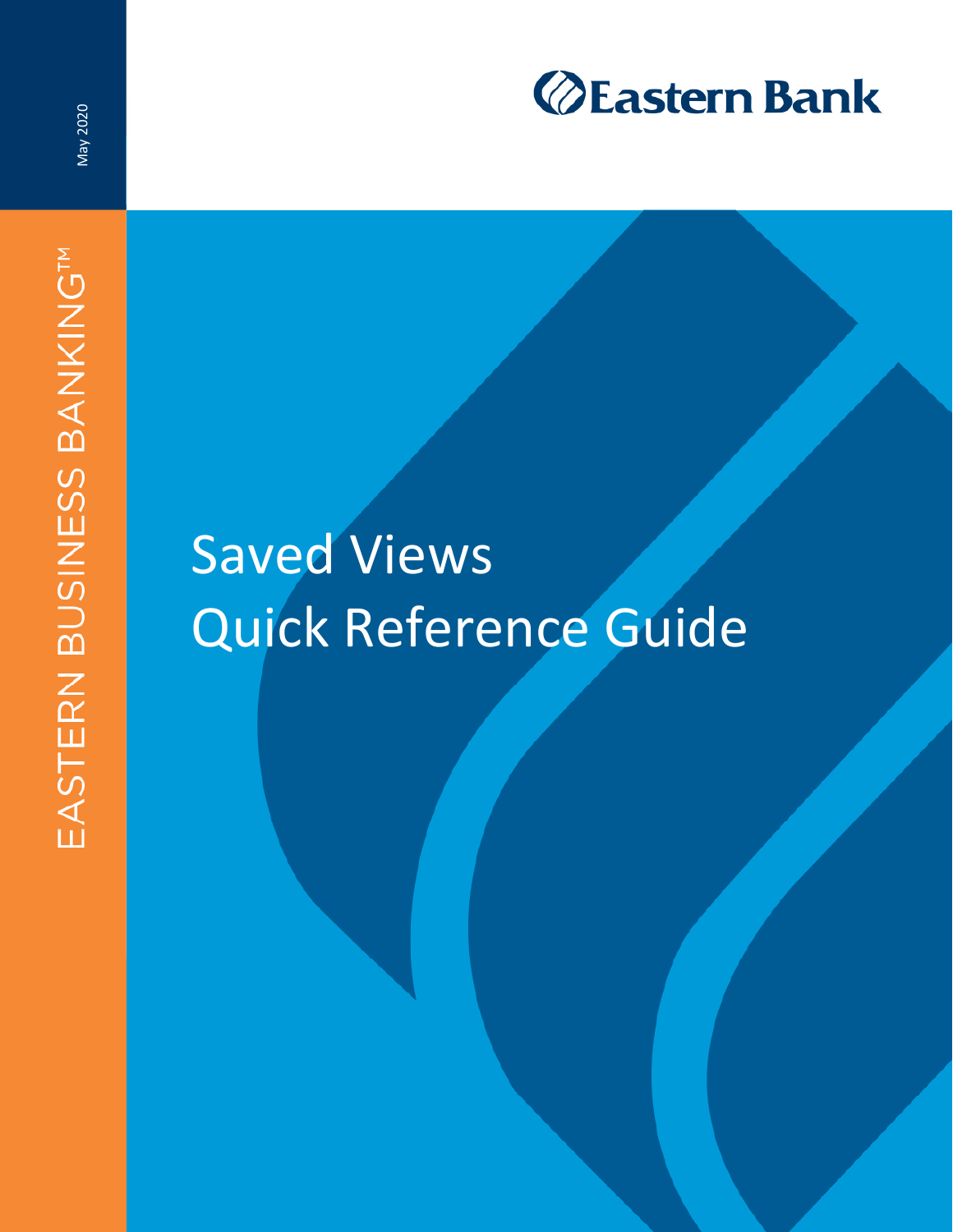## **HOW TO CREATE SAVED VIEWS**

You can create and save account transaction views to display, print or export. Follow these steps to select from Standard Views or create Custom Views of transaction details.

## **HOW TO SELECT A STANDARD VIEW**

The **Account Details** screen offers a list of predefined views that display transaction information.

**1.** From the Home Page, navigate to an account card and click **Details**.

| <b>Operating Account -</b> |                |  |
|----------------------------|----------------|--|
| 6,639.62                   |                |  |
|                            | <b>Details</b> |  |

**2.** The default **Standard View** for the account transaction table is Last 7 Days. Click ▼ to view and select additional Standard View options.



### **HOW TO CREATE A CUSTOM VIEW**

You can create Custom Views of the account transaction table based on filters such as date, amount or transaction type. You can also save a preferred display by adding, deleting or moving columns or changing the number of transactions displayed on the page.

1. **To add a filter** to the transaction table, click **v** to expand the **Select fields** drop-down.

| Select fields                  |  |  |  |
|--------------------------------|--|--|--|
| <b>Manage Filters</b>          |  |  |  |
| All                            |  |  |  |
| Post Date                      |  |  |  |
| <b>Status</b>                  |  |  |  |
| <b>Transaction Description</b> |  |  |  |
| Amount                         |  |  |  |
| <b>Transaction Detail</b>      |  |  |  |